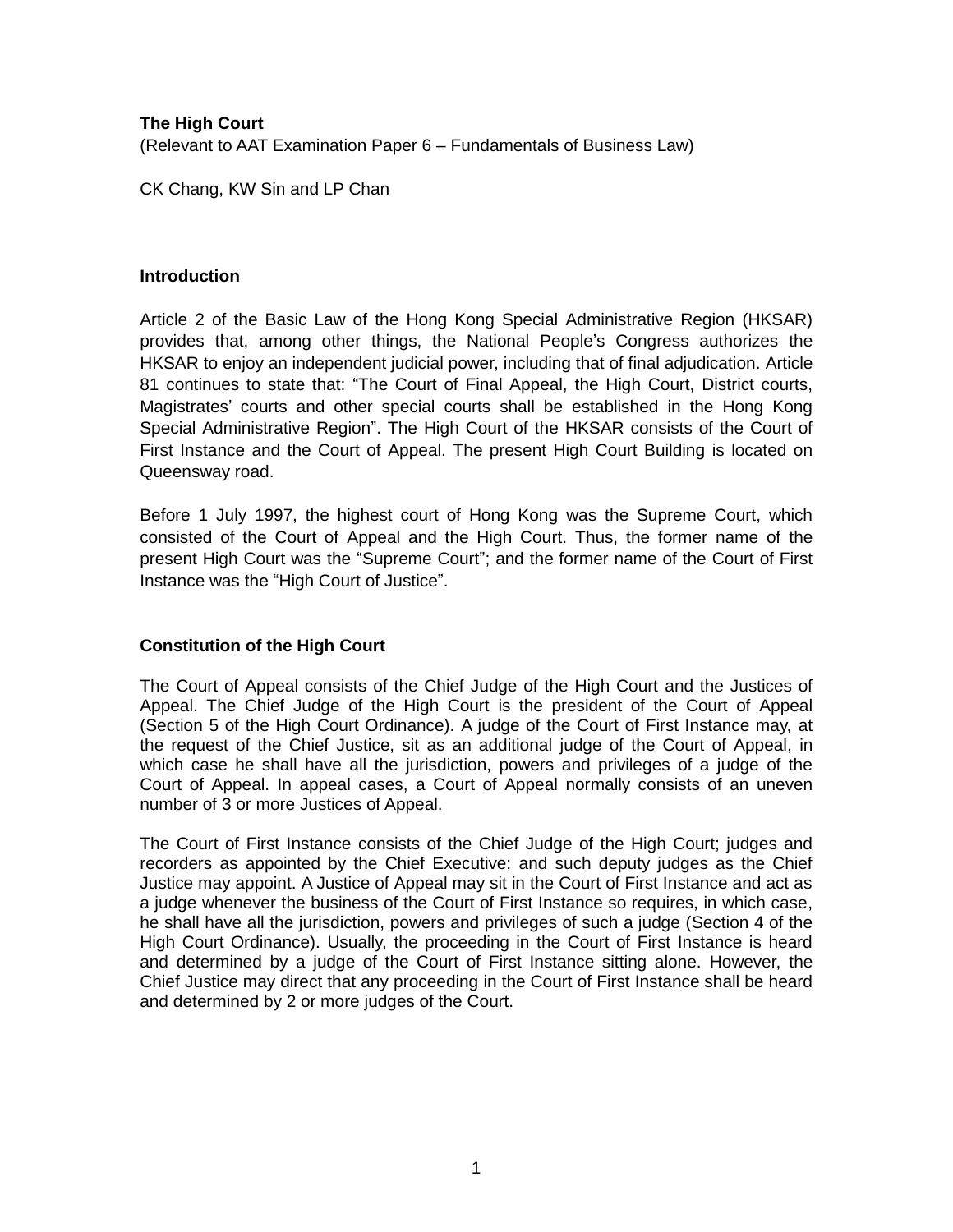## **The jurisdiction**

The structure and jurisdiction of the Court of First Instance are governed by the High Court Ordinance (Cap. 4). The High Court is a court of unlimited civil and criminal jurisdiction.

### **Jurisdiction of the Court of Appeal**

The Court of Appeal is a superior court of record. The criminal jurisdiction of the Court of Appeal consists of appeals from the Court of First Instance and the District Court. In addition, the judge of the lower court of trial may reserve for the consideration of the Court of Appeal any question of law which may arise on the trial of any indictment. The Secretary for Justice may also apply to the Court of Appeal for the review of any sentence passed by any court on the grounds that the sentence is not authorized by law, is wrong in principle or is manifestly excessive or manifestly inadequate. Where a person tried on indictment has been acquitted, the Secretary for Justice may, if he desires the opinion of the Court of Appeal on a question of law which has arisen in the case, refer that question to the Court of Appeal, which shall consider the point and give its opinion on it (Criminal Procedure Ordinance). For criminal appeals cases from the Court of Appeal, the case type starts with prefix "CACC".

The civil jurisdiction of the Court of Appeal consists of (i) appeals from any judgment or order of the Court of First Instance in any civil cause or matter (normally, an appeal shall lie as of right to the Court of Appeal from every judgment or order of the Court of First Instance in any civil cause or matter); (ii) appeals from the District Court; and (iii) appeals from the tribunals, such as the Lands Tribunal and the Competition Tribunal. It also hears appeals arising from the decision of professional bodies. For example, any registered medical practitioner who is aggrieved by any order made in respect of him by the Medical Council may appeal to the Court of Appeal (Medical Registration Ordinance). For civil appeals from the Court of Appeal, the case type starts with prefix "CACV".

For the purposes of the hearing and determination of any appeal to the Court of Appeal and the amendment, execution and enforcement of any judgment or order made on such an appeal, the Court of Appeal has all the authority and jurisdiction of the court or tribunal from which the appeal was brought.

## **Jurisdiction of the Court of First Instance**

#### *Appellate jurisdiction*

The Court of First Instance is a superior court of record. The Court of First Instance has appellate function in its own right and it hears appeals from the Magistrates' Courts (criminal appeals), Small Claims Tribunal, Obscene Articles Tribunal, Labour Tribunal and Minor Employment Claims Adjudication Board (civil appeals).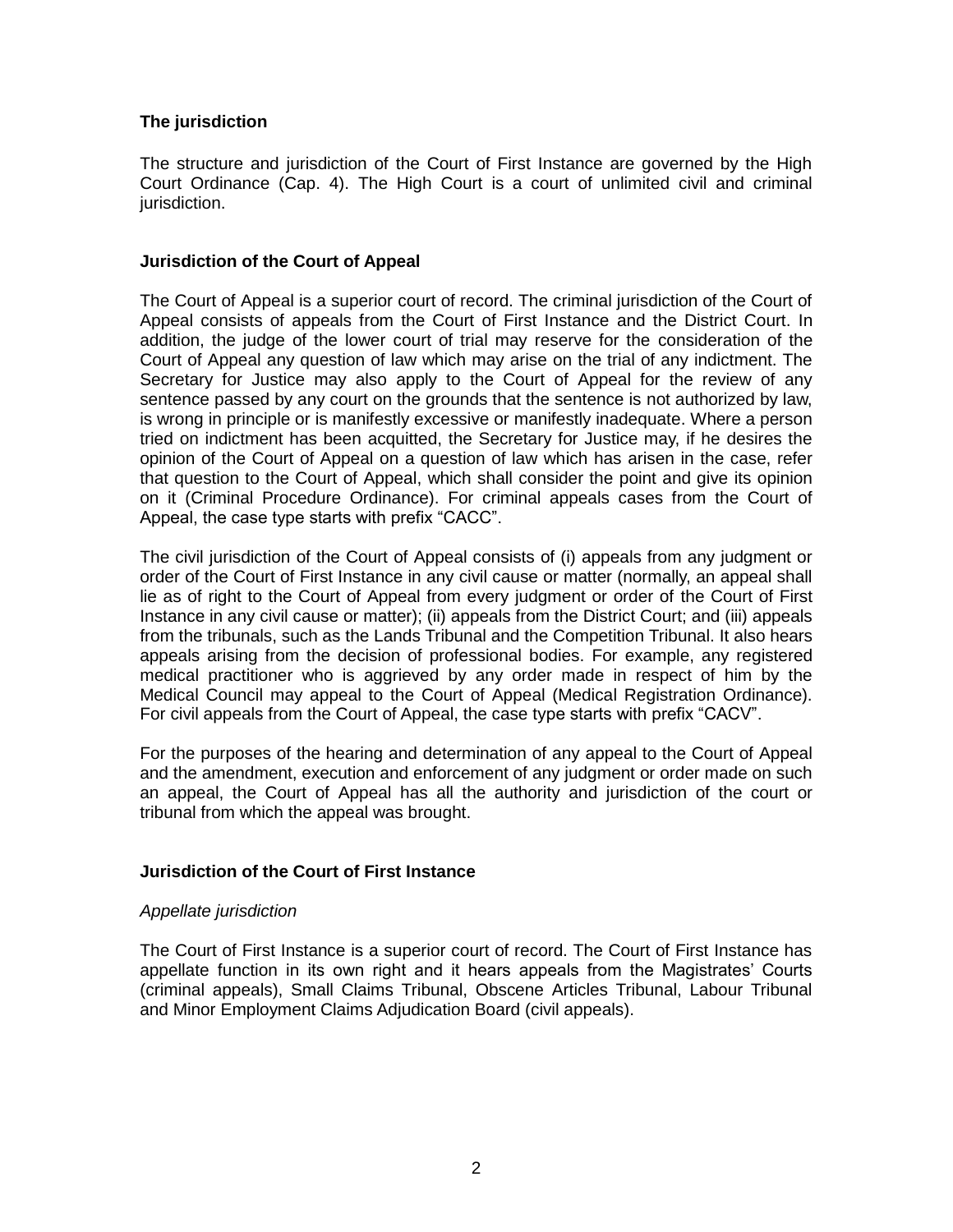### *Original jurisdiction — criminal*

Under the High Court Ordinance, the criminal jurisdiction of the Court of First Instance shall consist of original jurisdiction of a like nature and extent as that held and exercised in criminal matters by the High Court of Justice and the Crown Court in England respectively; and any other jurisdiction, whether original or appellate jurisdiction, conferred on it by any law. In short, it tries cases such as homicide offences (murder and manslaughter), rape, armed robbery, trafficking of large quantities of drugs and serious commercial fraud.<sup>1</sup> The case type of criminal cases from the Court of First Instance starts with the prefix "HCCC".

These cases are tried by a judge sitting with a jury of seven and in special cases, a judge can order that the case will be tried with a jury of nine. The jury, but not the judge, will decide whether the accused is guilty or not guilty.

In Hong Kong, the law relating to criminal procedure, evidence and practice is laid down in the Criminal Procedure Ordinance (Cap. 221). The cases tried in the Court of First Instance are considered to be the most serious criminal offences and are indictable offences. An offence triable upon indictment is an offence declared to be treasonous, or for which the words "upon indictment" or "on indictment" appear in the legislation that creates the offence. An indictment is a formal document specifying the charges against a defendant for the criminal proceedings. For example, under section 28 of the Offences against the Person Ordinance (Cap. 212), "any person who unlawfully and maliciously, by the explosion of gunpowder or any other explosive substance, burns, maims, disfigures, disables, or does any grievous bodily harm to any person shall be guilty of an offence triable upon indictment, and shall be liable to imprisonment for life."

For these cases, there is a procedure called "committal proceedings", which should be distinguished from the formal trial conducted in the Court of First Instance. Indictable offences commence in the Magistrates' Courts, where the committal proceedings are heard. These proceedings are a method of preliminary screening done by the Magistrates to ensure that the prosecution has brought sufficient evidence against the accused and that a prima facie case has been established. The Magistrates' Court will not determine whether the accused is guilty or not guilty. The cases will then be transferred to the Court of First Instance for a formal hearing after the conclusion of the committal proceedings.

## *Original jurisdiction — civil*

 $\overline{a}$ 

Under the High Court Ordinance, the civil jurisdiction of the Court of First Instance shall consist of original jurisdiction and authority of a like nature and extent as that held and exercised by the Chancery, Family and Queen's Bench Divisions of the High Court of Justice in England; and any other jurisdiction, whether original or appellate jurisdiction, conferred on it by any law. The case type of civil cases from the Court of First Instance starts with the prefix "HCA".

In short, a large number of civil cases can first be heard in the Court of First Instance. These include, among others, Admiralty Action, Adoption Application, Bankruptcy Proceedings, Civil and Commercial Action (for claims in excess of \$1 million), Companies Winding-up Proceedings, Constitutional and Administrative Law Proceedings,

<sup>&</sup>lt;sup>1</sup> Judiciary, the High Court, http://www.judiciary.hk/en/crt\_services/pphlt/html/hc.htm#12